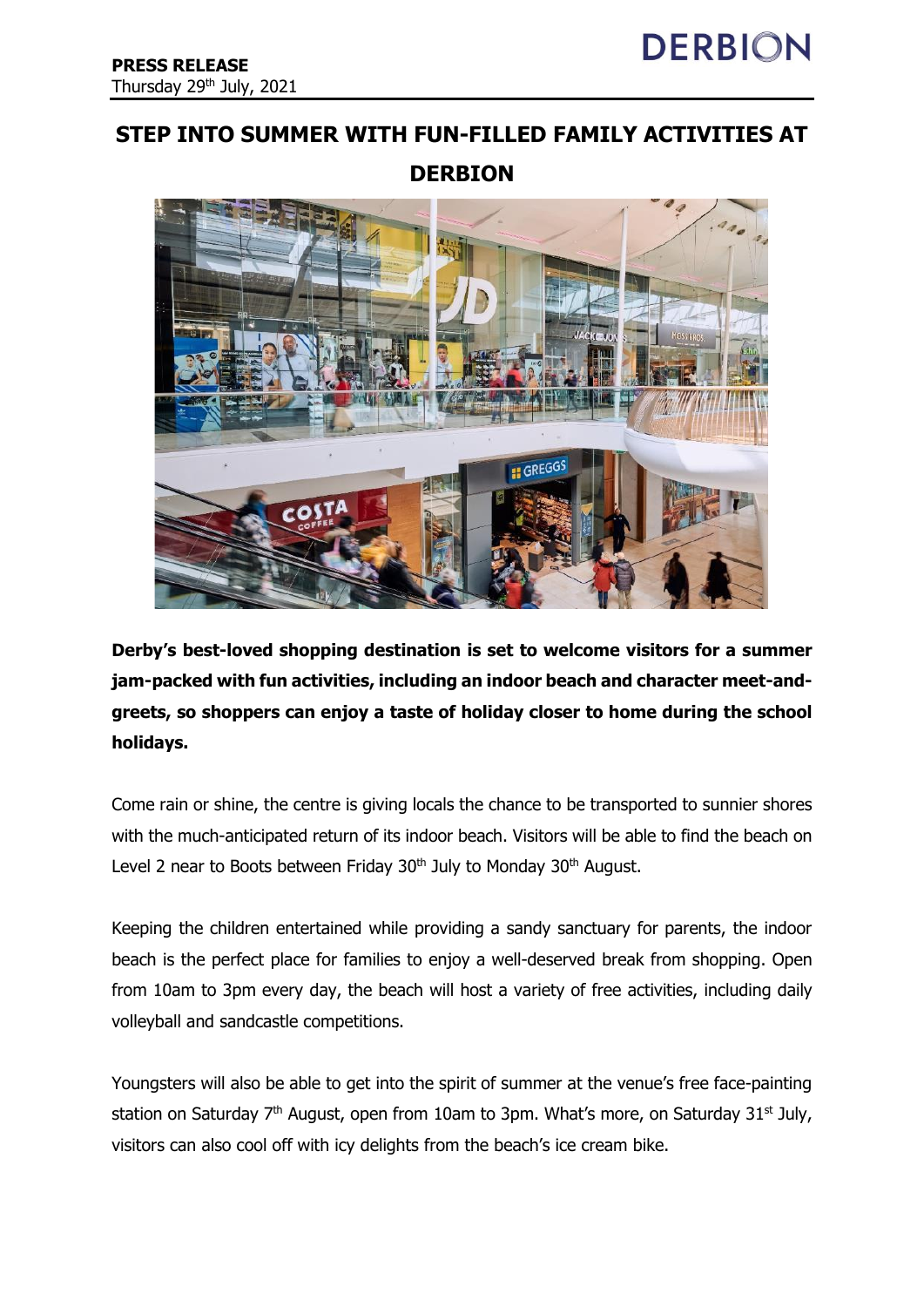As well as browsing the centre's fantastic range of fashion and lifestyle brands this summer, families can look forward to meeting some of their favourite TV characters. Join the excitement as the lovable Hey Duggee visits Derbion on Friday 13<sup>th</sup> August to meet little shoppers. Guests can also grab a selfie with Peter Rabbit who will be hopping to Derbion to see little ones on Friday 27<sup>th</sup> August.

Alongside meet-and-greets and the return of the indoor beach, the venue offers a variety of delicious dining options, so shoppers can complete their day out with their favourite dish. Visitors can choose from a range of restaurants, including TGI Fridays, Five Guys, Wagamama and Zizzi.

Elsewhere in the centre, visitors can enjoy the venue's leisure facilities, which include bowling and mini golf at Hollywood Bowl and Paradise Island Adventure Gold, as well as Showcase Cinema de Lux.

Adam Tamsett, General Manager of Derbion, commented: "We're delighted to give our customers a taste of summer after such a challenging year. We know not everyone will be able to get away on holiday, so we're excited to bring seaside fun to Derbion.

"Whether you're taking a well-earned break from shopping, visiting the beach or meeting the much-loved characters before your trip to the cinema, mini golf or bowling, we've got entertainment to keep the whole family entertained, whatever the weather."

Derbion's indoor beach and character meet-and-greets are available for families free-ofcharge on selected dates this summer. For further information and the list of dates, visit [www.derbion.com.](http://www.derbion.com/)

## **ENDS**

For all press enquiries, please contact Rewired PR on [Derbion@rewiredpr.com,](mailto:DerbyCentre@rewiredpr.com) or:

Ely Price [Ely@rewiredpr.com](mailto:Ely@rewiredpr.com) Grace Coniry [Grace@rewiredpr.com](mailto:Grace@rewiredpr.com) Marie Larner [Marie@rewiredpr.com](mailto:Marie@rewiredpr.com)

**NOTES TO EDITORS Trading Hours**